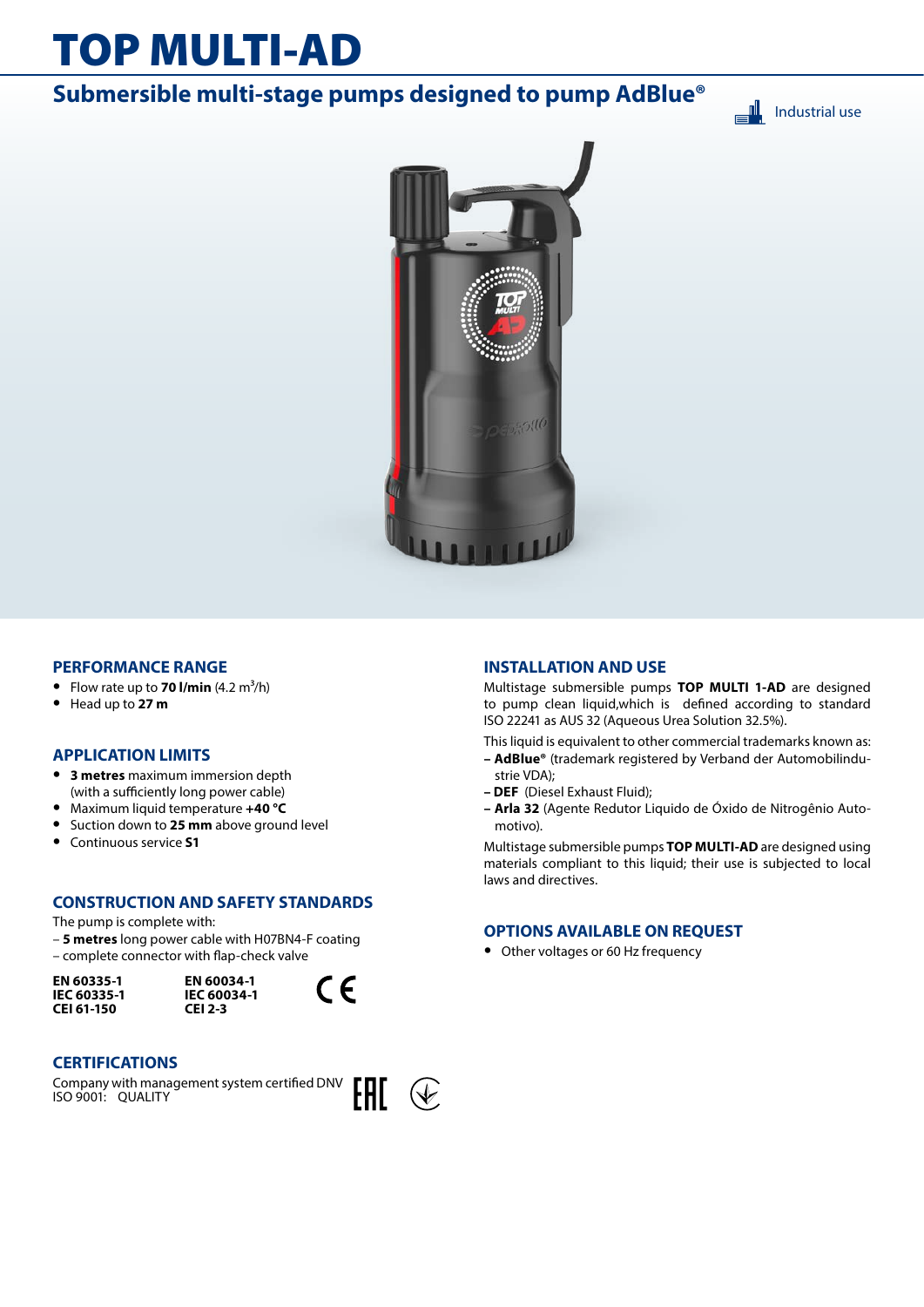

## **CHARACTERISTIC CURVES AND PERFORMANCE DATA 50 Hz n= 2900 min-1**



| <b>MODEL</b>          |      | POWER (P2) | $m^3/h$     | 0  | 0.6 | 1.2  | 1.8  | 2.4  | 3.0 | 3.6 | 4.2 |
|-----------------------|------|------------|-------------|----|-----|------|------|------|-----|-----|-----|
| Single-phase          | kW   | <b>HP</b>  | Q<br>l/min  | 0  | 10  | 20   | 30   | 40   | 50  | 60  | 70  |
| <b>TOP MULTI 1-AD</b> | 0.37 | 0.50       | н<br>metres | 27 | 25  | 22.5 | 19.5 | 16.5 | 13  |     |     |

**Q** = Flow rate **H** = Total manometric head Tolerance of characteristic curves in compliance with EN ISO 9906 Grade 3B.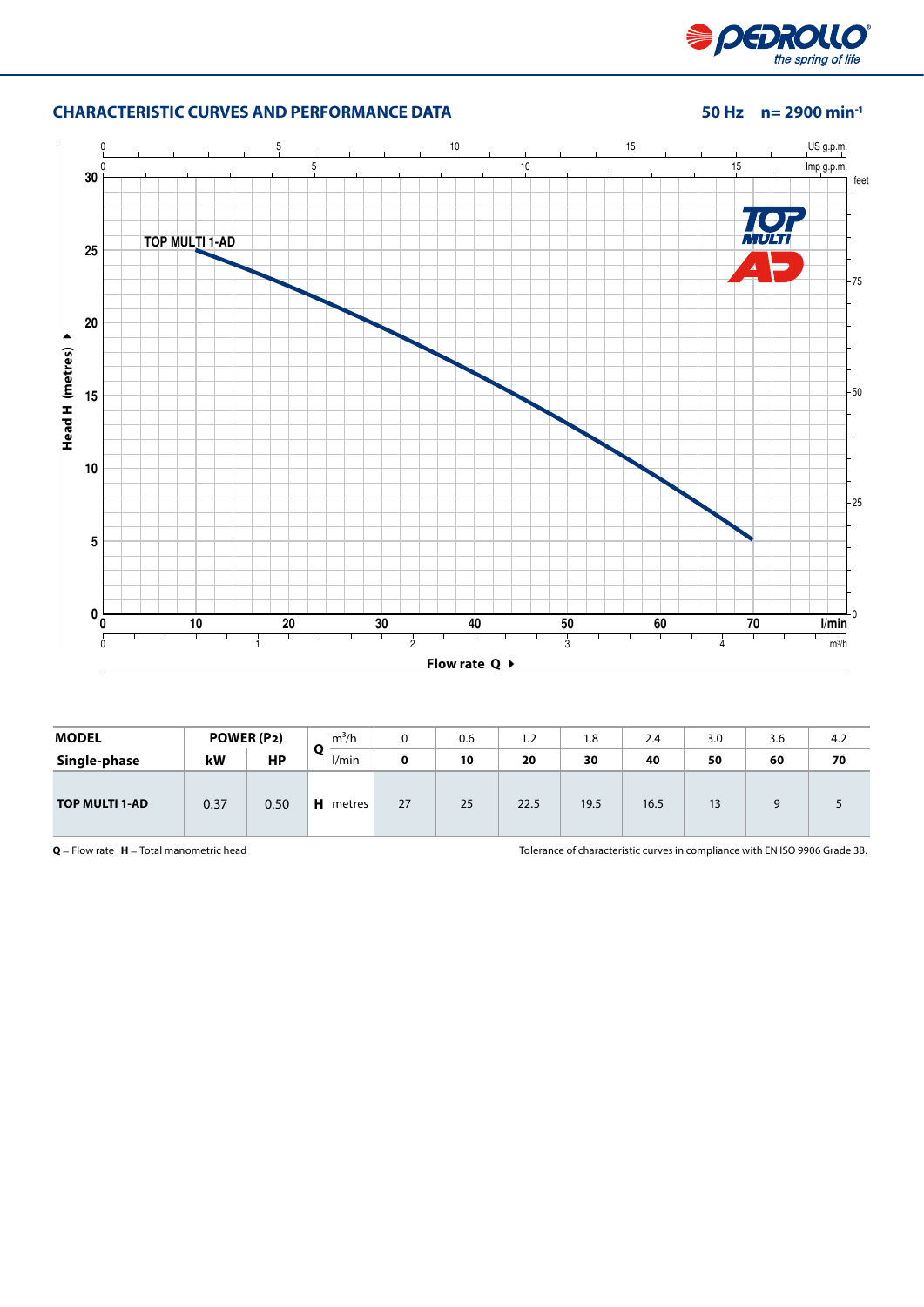# TOP MULTI-AD

|              | <b>POS. COMPONENT</b>     | <b>CONSTRUCTION CHARACTERISTICS</b>                                                                    |
|--------------|---------------------------|--------------------------------------------------------------------------------------------------------|
| 1            | <b>DELIVERY BODY</b>      | Glass fibre reinforced technopolymer complete with threaded delivery port in compliance with ISO 228/1 |
| $\mathbf{2}$ | <b>SUCTION FILTER</b>     | Glass fibre reinforced technopolymer                                                                   |
| 3            | <b>STAGE CASING</b>       | Glass fibre reinforced technopolymer                                                                   |
| 4            | <b>IMPELLER</b>           | Noryl FE1520PW                                                                                         |
| 5            | <b>DIFFUSER</b>           | Noryl FE1520PW complete with anti-wear ring                                                            |
| 6            | <b>VANE DIFFUSER</b>      | Glass fibre reinforced technopolymer                                                                   |
| 7            | <b>MOTOR CASING</b>       | Stainless steel AISI 304                                                                               |
| 8            | <b>MOTOR CASING PLATE</b> | Stainless steel AISI 304                                                                               |
| 9            | <b>MOTOR SHAFT</b>        | Stainless steel AISI 431                                                                               |
|              |                           |                                                                                                        |

### **SHAFT WITH DOUBLE SEAL**

|             | Shaft             | Materials       |                 |             |          |  |  |
|-------------|-------------------|-----------------|-----------------|-------------|----------|--|--|
| Model       | <b>Diameter</b>   | Stationary ring | Rotational ring | Elastomer   | Metals   |  |  |
| STA-12R SGE | $\emptyset$ 12 mm | Silicon carbide | Graphite        | <b>EPDM</b> | AISI 304 |  |  |

- **LIP SEAL Ø 12** x **Ø 19** x **H 5** mm
- **BEARINGS 6201 ZZ C3E / 6201 ZZ C3E**

### **CAPACITOR**

*Capacitance*

*(220-230 V or 240 V)* μF 450 VL

### **ELECTRIC MOTOR**

**TOP MULTI 1-AD**: single-phase 220-230 V - 50 Hz with thermal overload protector incorporated into the winding. – Insulation: class F

– Protection: IP X8

### **HANDLE ASSEMBLY** (resin sealed)

Complete with **5 metres** long "H07BN4-F" power cable

### **PIPE COUPLING**

Threaded 1¼" in compliance with ISO 228/1, complete with flap-check valve

(Included in the equipment)